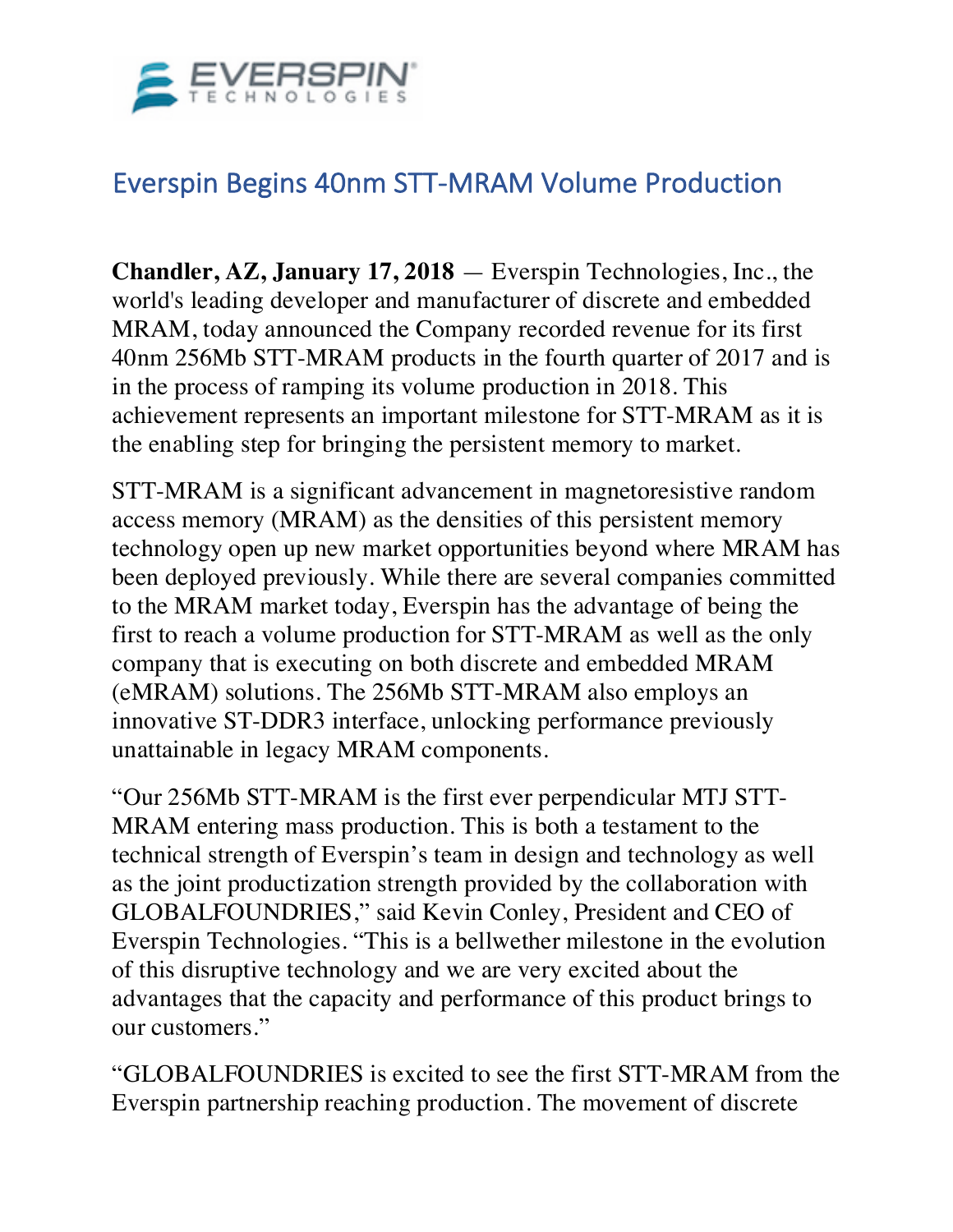

STT-MRAM to volume production is an important milestone on the way to enabling our risk production release of 22FDX eMRAM for GLOBALFOUNDRIES' customers later this year," said Dave Eggleston, Vice President of Embedded Memory, GLOBALFOUNDRIES.

Kevin Conley, President and CEO, and Jeff Winzeler, CFO, will present tomorrow at Needham & Company's 20<sup>th</sup> Annual Growth Conference from 12:50 – 1:30PM EST at the Lotte New York Palace Hotel. Management will be available to meet with investors at the conference. Copies of any presentation materials will be made available on www.Everspin.com.

### **About Everspin Technologies**

Headquartered in Chandler, Arizona, Everspin Technologies, Inc. is the worldwide leader in designing, manufacturing, and commercially shipping discrete and embedded Magnetoresistive RAM (MRAM) into markets and applications where data persistence, performance, and endurance are paramount. With over 70 million MRAM products deployed in data center, cloud storage, energy, industrial, automotive, and transportation markets, Everspin has built the strongest and fastest growing foundation of MRAM users in the world. For more information, visit www.everspin.com.

#### **Cautionary Statement Regarding Forward-Looking Statements**

**The statements in this press release regarding the development and production of Everspin's MRAM solutions are forward-looking statements that are subject to risks and uncertainties. Risks that could cause these forward-looking statements not to come true include, but are not limited to: the risk that unexpected technical difficulties may develop in the production of these products; and that customers may not perceive the benefits of Everspin's MRAM solutions to be as Everspin perceives them to be.**